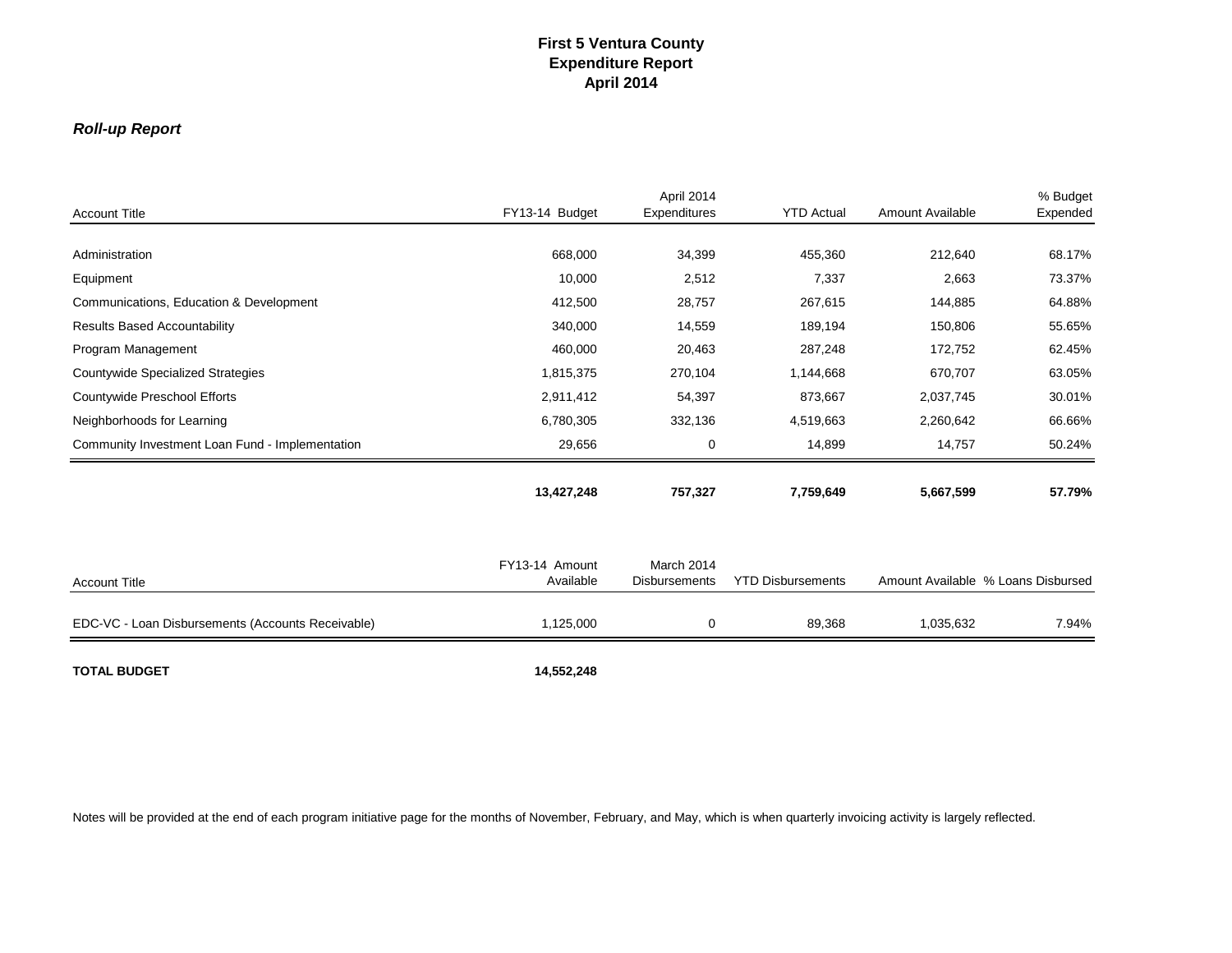### *100 - Administration*

| <b>Account Title</b>                   | FY13-14 Budget | April 2014<br>Expenditures | <b>YTD Actual</b> | Amount Available | % Budget<br>Expended |
|----------------------------------------|----------------|----------------------------|-------------------|------------------|----------------------|
|                                        |                |                            |                   |                  |                      |
| Salaries                               | 370,000        | 24,059                     | 272,510           | 97,490           | 73.65%               |
| Overtime                               | 3,000          | 300                        | 309               | 2,691            | 10.30%               |
| <b>Supplemental Payments</b>           | 4,500          | 346                        | 3,548             | 952              | 78.85%               |
| <b>Retirement Contribution</b>         | 14,000         | 901                        | 10,023            | 3,977            | 71.59%               |
| <b>FICA</b>                            | 22,200         | 1,512                      | 14,625            | 7,575            | 65.88%               |
| Medicare                               | 5,600          | 354                        | 3,954             | 1,646            | 70.61%               |
| Health Insurance                       | 104,700        | 2,906                      | 64,640            | 40,060           | 61.74%               |
| State Unemployment & ETT               | 2,800          | 66                         | 1,753             | 1,047            | 62.61%               |
| Workers Comp Insurance                 | 3,200          | 202                        | 2,248             | 952              | 70.25%               |
| <b>Accounting &amp; Audit Services</b> | 20,000         | 1,617                      | 14,046            | 5,954            | 70.23%               |
| <b>Attorney Services</b>               | 9,000          | 248                        | 2,732             | 6,268            | 30.36%               |
| Other Professional & Special Services  | 35,000         | 898                        | 25,291            | 9,709            | 72.26%               |
| Public & Legal Notices                 | 1,800          | $\mathbf 0$                | 65                | 1,735            | 3.59%                |
| <b>Building Leases &amp; Rentals</b>   | 27,300         | $\mathbf 0$                | 21,716            | 5,584            | 79.55%               |
| Telephone                              | 2,300          | 158                        | 1,185             | 1,115            | 51.52%               |
| Liability Insurance                    | 13,000         | 455                        | 4,553             | 8,447            | 35.02%               |
| Memberships & Dues                     | 6,600          | 150                        | 6,302             | 298              | 95.49%               |
| <b>Office Supplies</b>                 | 5,200          | 27                         | 1,341             | 3,859            | 25.79%               |
| Postage                                | 1,500          | 0                          | 156               | 1,344            | 10.41%               |
| Printing & Binding                     | 800            | 0                          | $\mathbf 0$       | 800              | 0.00%                |
| <b>Books &amp; Publications</b>        | 400            | $\mathbf 0$                | 0                 | 400              | 0.00%                |
| Copy Charges                           | 1,500          | $\mathbf 0$                | 290               | 1,210            | 19.31%               |
| Minor Equipment                        | 600            | $\mathbf 0$                | 81                | 519              | 13.45%               |
| <b>Meeting Costs</b>                   | 4,500          | 0                          | 2,179             | 2,321            | 48.42%               |
| Private Vehicle Mileage                | 2,000          | $\mathbf 0$                | 546               | 1,454            | 27.30%               |
| Conference & Seminars                  | 6,500          | 200                        | 1,268             | 5,232            | 19.50%               |
| <b>Total 100 - Administration</b>      | 668,000        | 34,399                     | 455,360           | 212,640          | 68.17%               |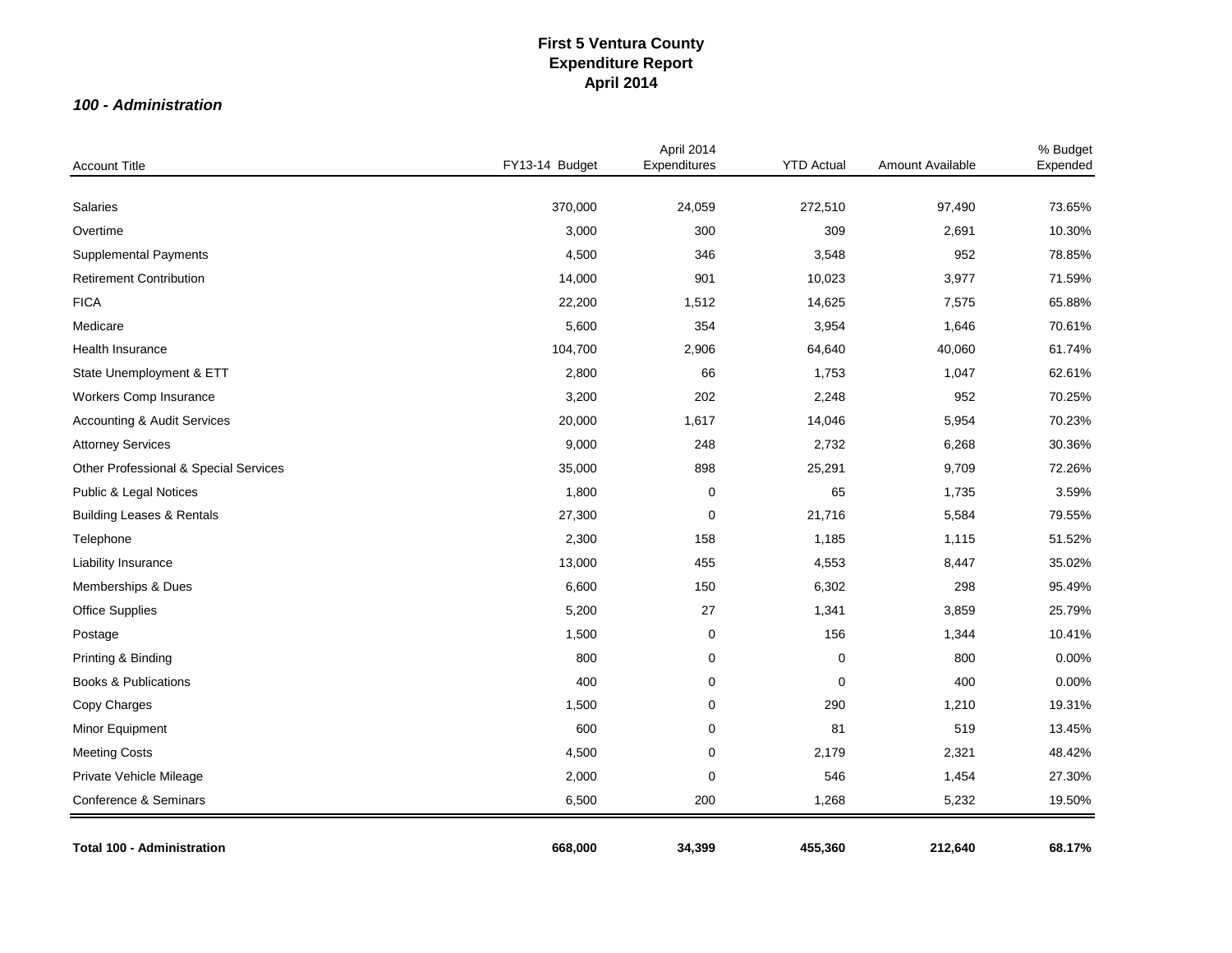# *105 - Equipment*

| <b>Account Title</b>  | FY13-14 Budget | April 2014<br>Expenditures | <b>YTD Actual</b> | Amount Available | % Budget<br>Expended |
|-----------------------|----------------|----------------------------|-------------------|------------------|----------------------|
| Minor Equipment       | 10,000         | 2,512                      | 7,337             | 2,663            | 73.37%               |
| Total 105 - Equipment | 10,000         | 2,512                      | 7,337             | 2,663            | 73.37%               |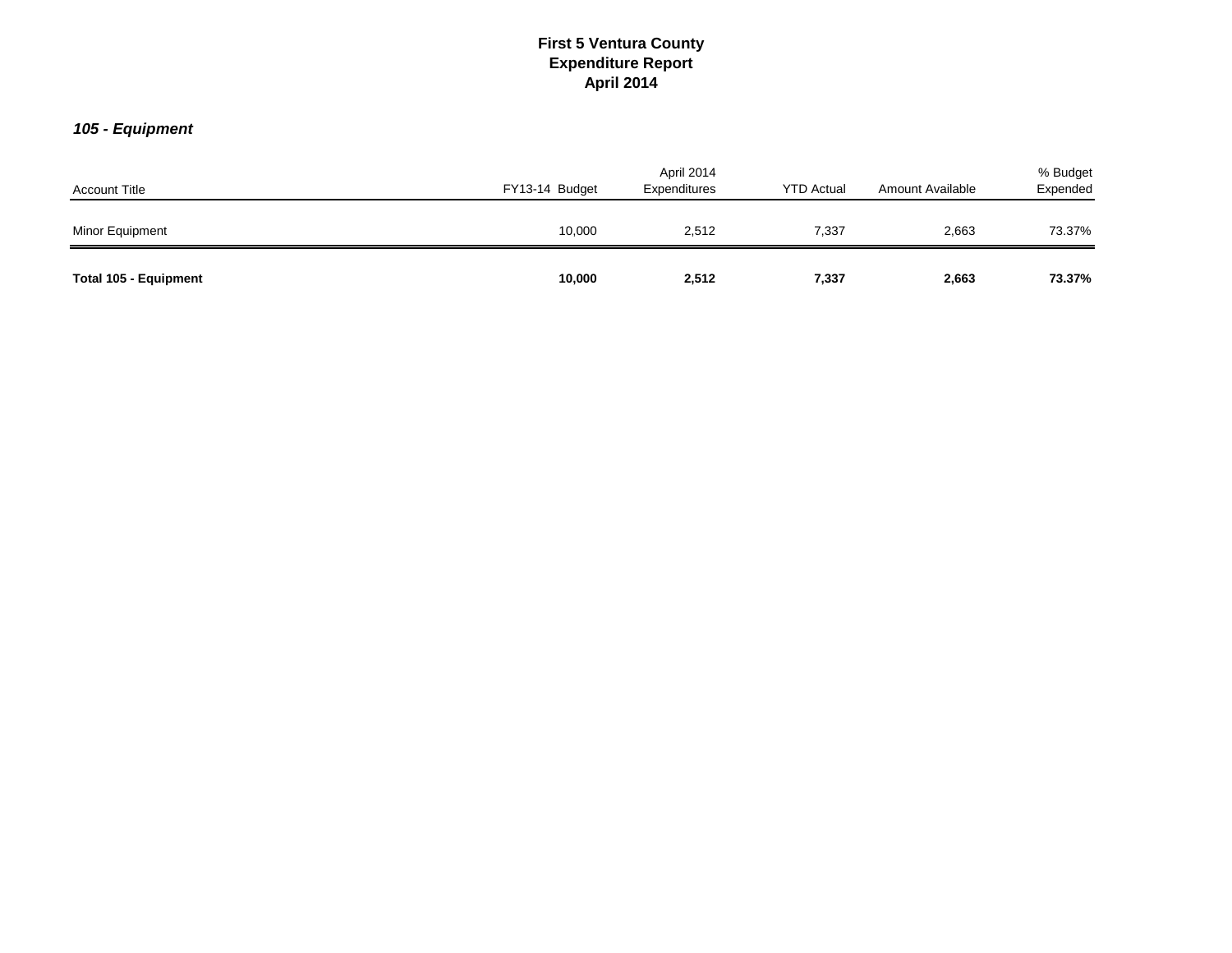### *115 - Communications, Education & Development*

| <b>Account Title</b>                                           | FY13-14 Budget | April 2014<br>Expenditures | <b>YTD Actual</b> | Amount Available | % Budget<br>Expended |
|----------------------------------------------------------------|----------------|----------------------------|-------------------|------------------|----------------------|
|                                                                |                |                            |                   |                  |                      |
| Staffing                                                       | 270,000        | 18,149                     | 197,738           | 72,262           | 73.24%               |
| <b>Operating Expenses</b>                                      | 45,000         | 2,039                      | 25,604            | 19,396           | 56.90%               |
| <b>Community Education/Outreach Projects</b>                   | 66,000         | 5,492                      | 34,568            | 31,432           | 52.38%               |
| <b>Partnership Support</b>                                     | 18,500         | 2,788                      | 6,859             | 11,641           | 37.08%               |
| Website                                                        | 13.000         | 290                        | 2,845             | 10.155           | 21.88%               |
| <b>Total 115 - Communications, Education &amp; Development</b> | 412.500        | 28,757                     | 267,615           | 144.885          | 64.88%               |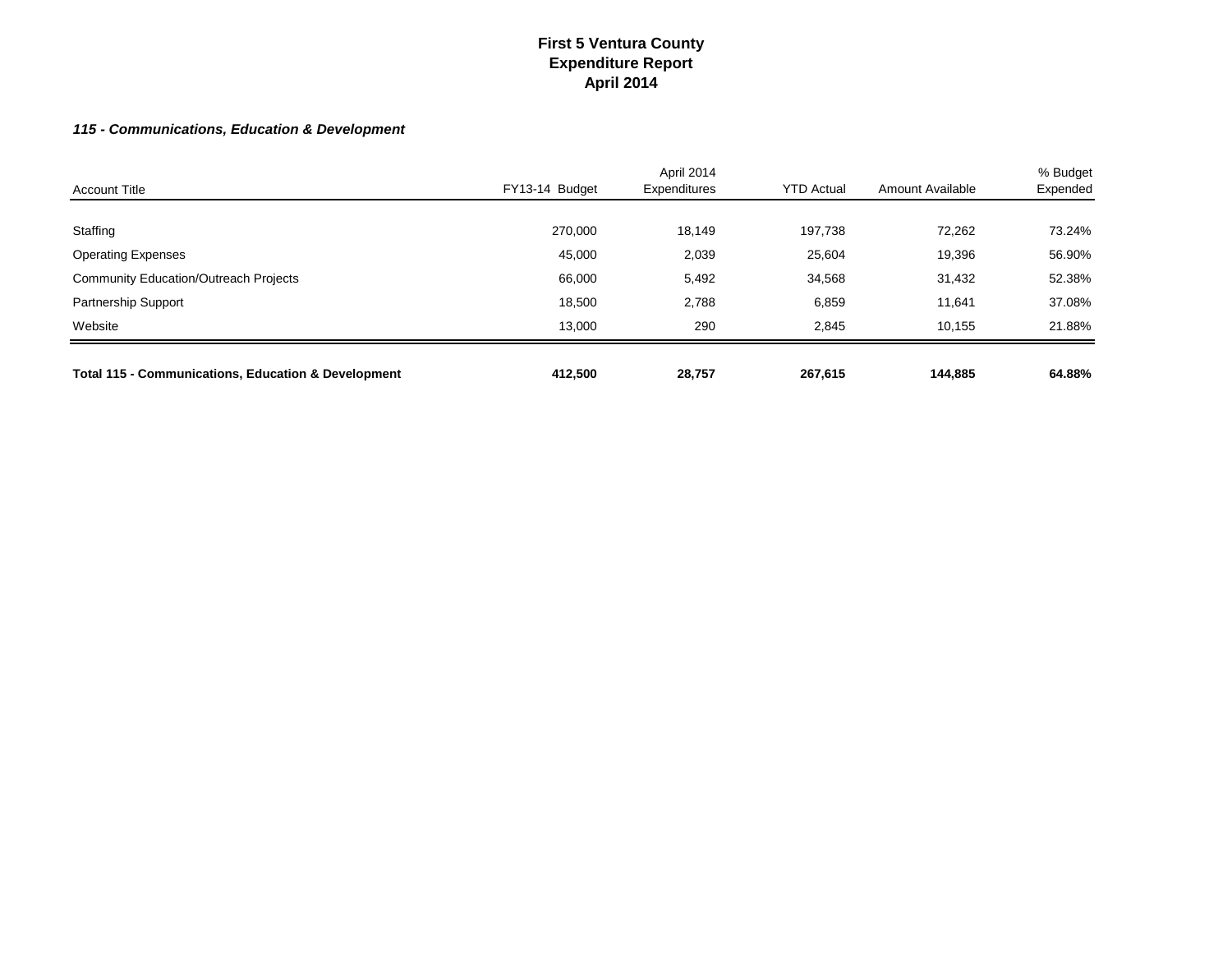# *120 - Results Based Accountability*

| <b>Account Title</b>                                                                                                | FY13-14 Budget | April 2014<br>Expenditures | <b>YTD Actual</b> | Amount Available | % Budget<br>Expended |
|---------------------------------------------------------------------------------------------------------------------|----------------|----------------------------|-------------------|------------------|----------------------|
| Staffing                                                                                                            | 85,000         | 6,100                      | 63,215            | 21,785           | 74.37%               |
| <b>Operating Expenses</b>                                                                                           | 30,000         | 797                        | 8,116             | 21,884           | 27.05%               |
| <b>GEMS Systems Contract</b>                                                                                        | 141,250        | 7,625                      | 113,250           | 28,000           | 80.18%               |
| Persimmony Data System (2/1/14 - 6/30/14)                                                                           | 8,167          | 0                          | 0                 | 8,167            | $0.00\%$             |
| Evaluation Services (7/1/13 - 3/31/14)                                                                              | 9,400          | 0                          | 4,285 *           | 5,115            | 45.59%               |
| <b>Capacity Building Activities</b>                                                                                 | 25,000         | 38                         | 328               | 24,672           | 1.31%                |
| Allocated to Initiative, not yet contracted (Persimmony<br>\$1,833, GEMS \$8,750, and Evaluation Services \$30,600) | 41,183         | 0                          | 0                 | 41,183           | $0.00\%$             |
| <b>Total 120 - Results Based Accountability</b>                                                                     | 340,000        | 14,559                     | 189,194           | 150,806          | 55.65%               |

\* Amount reflects a prior year credit.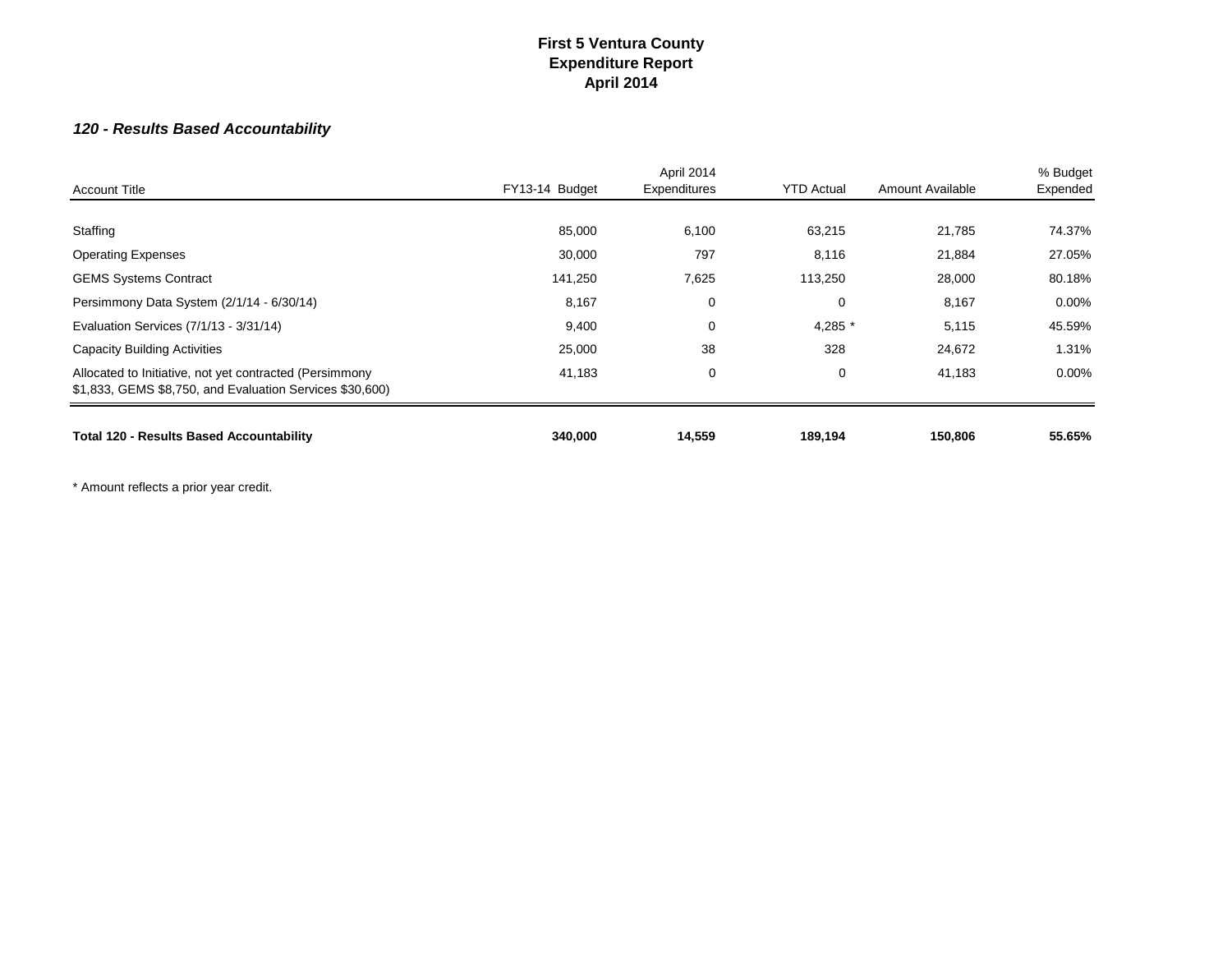# *130 - Program Management*

| <b>Account Title</b>                   | FY13-14 Budget | April 2014<br>Expenditures | <b>YTD Actual</b> | Amount Available | % Budget<br>Expended |
|----------------------------------------|----------------|----------------------------|-------------------|------------------|----------------------|
|                                        |                |                            |                   |                  |                      |
| Salaries                               | 240,500        | 11,850                     | 165,662           | 74,839           | 68.88%               |
| Overtime                               | 400            | $\pmb{0}$                  | $\pmb{0}$         | 400              | 0.00%                |
| <b>Retirement Contribution</b>         | 7,300          | 356                        | 4,970             | 2,330            | 68.08%               |
| <b>FICA</b>                            | 15,000         | 722                        | 10,107            | 4,893            | 67.38%               |
| Medicare                               | 3,500          | 169                        | 2,364             | 1,136            | 67.54%               |
| <b>Health Insurance</b>                | 76,600         | 3,435                      | 48,011            | 28,589           | 62.68%               |
| State Unemployment & ETT               | 2,500          | $\mathbf 0$                | 648               | 1,852            | 25.90%               |
| Workers Comp Insurance                 | 2,200          | 99                         | 1,379             | 821              | 62.70%               |
| <b>Accounting &amp; Audit Services</b> | 18,000         | 1,378                      | 11,866            | 6,134            | 65.92%               |
| <b>Attorney Services</b>               | 8,000          | 212                        | 2,328             | 5,672            | 29.10%               |
| Other Professional & Special Services  | 17,000         | 399                        | 3,785             | 13,215           | 22.26%               |
| Public & Legal Notices                 | 1,600          | $\mathbf 0$                | 0                 | 1,600            | 0.00%                |
| <b>Building Leases &amp; Rentals</b>   | 23,000         | $\mathbf 0$                | 18,379            | 4,621            | 79.91%               |
| Telephone                              | 2,000          | 134                        | 1,009             | 991              | 50.47%               |
| Liability Insurance                    | 11,500         | 437                        | 4,375             | 7,125            | 38.04%               |
| Memberships & Dues                     | 5,600          | $\mathbf 0$                | 5,147             | 453              | 91.91%               |
| <b>Office Supplies</b>                 | 4,300          | 23                         | 1,104             | 3,196            | 25.68%               |
| Postage                                | 1,000          | $\mathbf 0$                | $\pmb{0}$         | 1,000            | 0.00%                |
| Printing & Binding                     | 800            | $\mathbf 0$                | $\pmb{0}$         | 800              | 0.00%                |
| <b>Books &amp; Publications</b>        | 300            | $\pmb{0}$                  | 19                | 281              | 6.24%                |
| Copy Charges                           | 1,300          | 0                          | 247               | 1,053            | 18.98%               |
| Minor Equipment                        | 600            | 0                          | 69                | 531              | 11.46%               |
| <b>Meeting Costs</b>                   | 3,800          | $\Omega$                   | 1,457             | 2,343            | 38.33%               |
| Private Vehicle Mileage                | 4,700          | 846                        | 1,950             | 2,750            | 41.50%               |
| Conference & Seminars                  | 8,500          | 404                        | 2,373             | 6,127            | 27.92%               |
| Total 130 - Program Management         | 460,000        | 20,463                     | 287,248           | 172,752          | 62.45%               |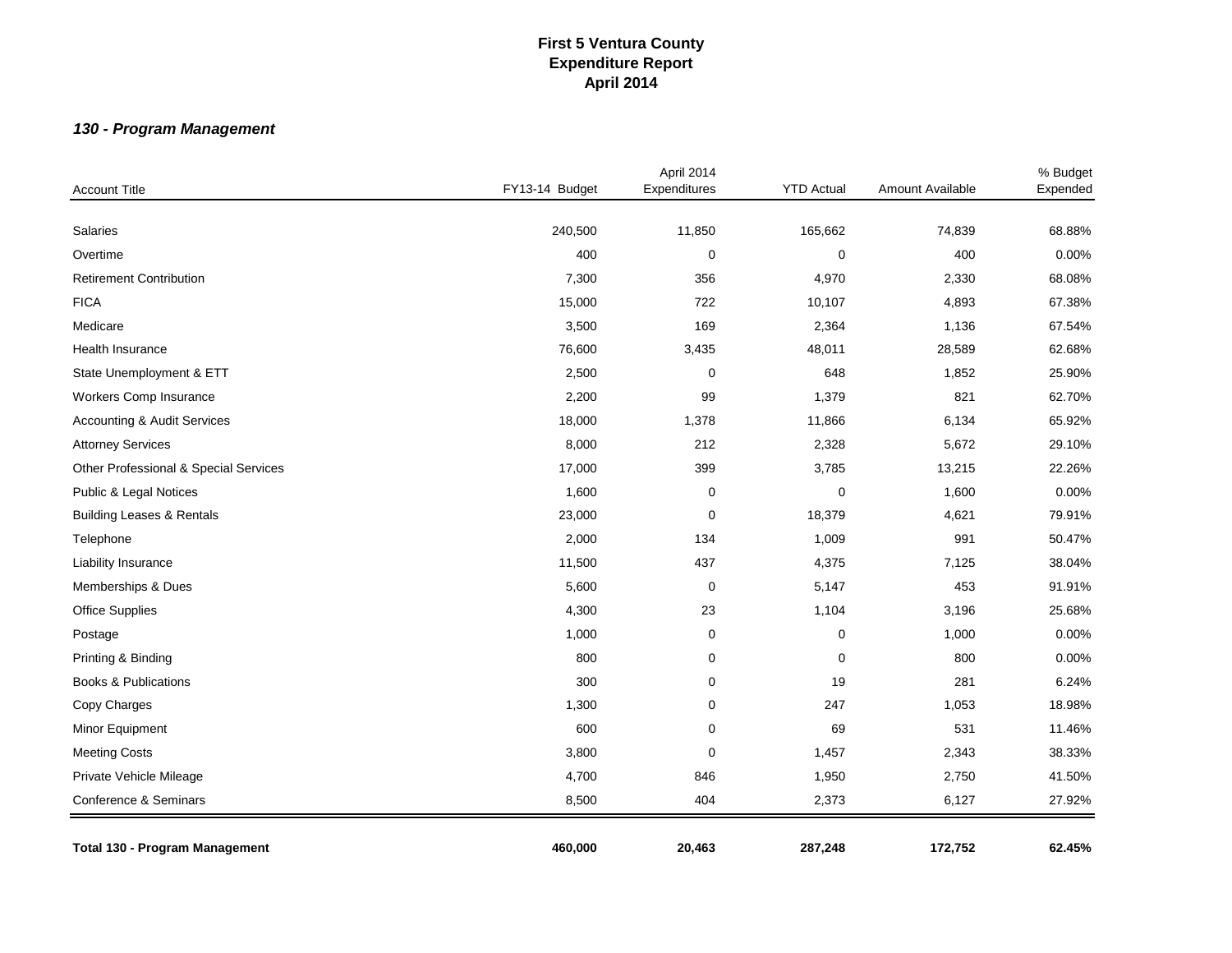## *165 - Countywide Specialized Strategies*

| <b>Account Title</b>                                        | Payment<br>Method | FY13-14 Budget | April 2014<br>Expenditures | <b>YTD Actual</b> | Amount Available | % Budget<br>Expended | Services<br>Billed/Adv.<br>Through |
|-------------------------------------------------------------|-------------------|----------------|----------------------------|-------------------|------------------|----------------------|------------------------------------|
|                                                             |                   |                |                            |                   |                  |                      |                                    |
| VCPH- Regional Health Educators                             | Q                 | 575,000        | 127,533                    | 423,502           | 151,498          | 73.65%               | March                              |
| VC Behavioral Health-Triple P/Parent Support                | Q                 | 497,500        | 0                          | 211,801           | 285,699          | 42.57%               | Dec                                |
| Clinicas - Oral Health                                      | ADV               | 116,500        | $\Omega$                   | 60,584            | 55,916           | 52.00%               | March                              |
| SB/VC Mobile Dental Disease Clinic                          | Q                 | 133,500        | 37,071                     | 97,571            | 35,929           | 73.09%               | March                              |
| SB/VC - Fluoride Varnish - Dental Providers                 | Q                 | 65,000         | 17,916                     | 51,415            | 13,585           | 79.10%               | March                              |
| VCPH- Fluoride Varnish - Medical Providers                  | Q                 | 65,000         | 13,663                     | 43,545            | 21,455           | 66.99%               | March                              |
| VCPH - Prenatal Support and Care                            | Q                 | 50,000         | $\mathbf 0$                | 26,043            | 23,957           | 52.09%               | Dec                                |
| Landon Pediatrics - Developmental Screen/Surv. in Medical S | Q                 | 100,000        | 23,611                     | 74,205            | 25,795           | 74.21%               | March                              |
| MICOP - Puentes Program                                     | Q                 | 80,000         | 17,810                     | 57,222            | 22,779           | 71.53%               | March                              |
| Interface-2-1-1 Ventura County                              | Q                 | 100,000        | 25,000                     | 75,000            | 25,000           | 75.00%               | March                              |
| Community Action of Ventura County - Benefits Calculator    | D                 | 1,567          | $\Omega$                   | $\overline{0}$    | 1,567            | 0.00%                |                                    |
| VC HSA - Child Welfare Systems Change                       | Q                 | 30,000         | 7,500                      | 22,500            | 7,500            | 75.00%               | March                              |
| Resource Materials/Supplies for Homeless Families           |                   | 1,308          | 0                          | 1,280             | 28               | 97.84%               | Completed                          |
| <b>Total 165 - Countywide Specialized Strategies</b>        |                   | 1,815,375      | 270,104                    | 1,144,668         | 670,707          | 63.05%               |                                    |

Payment Method: Q=Quarterly, M=Monthly invoicing, ADV=Monthly Advance, F=Fixed Asset, D=Deliverables, I=Internal Program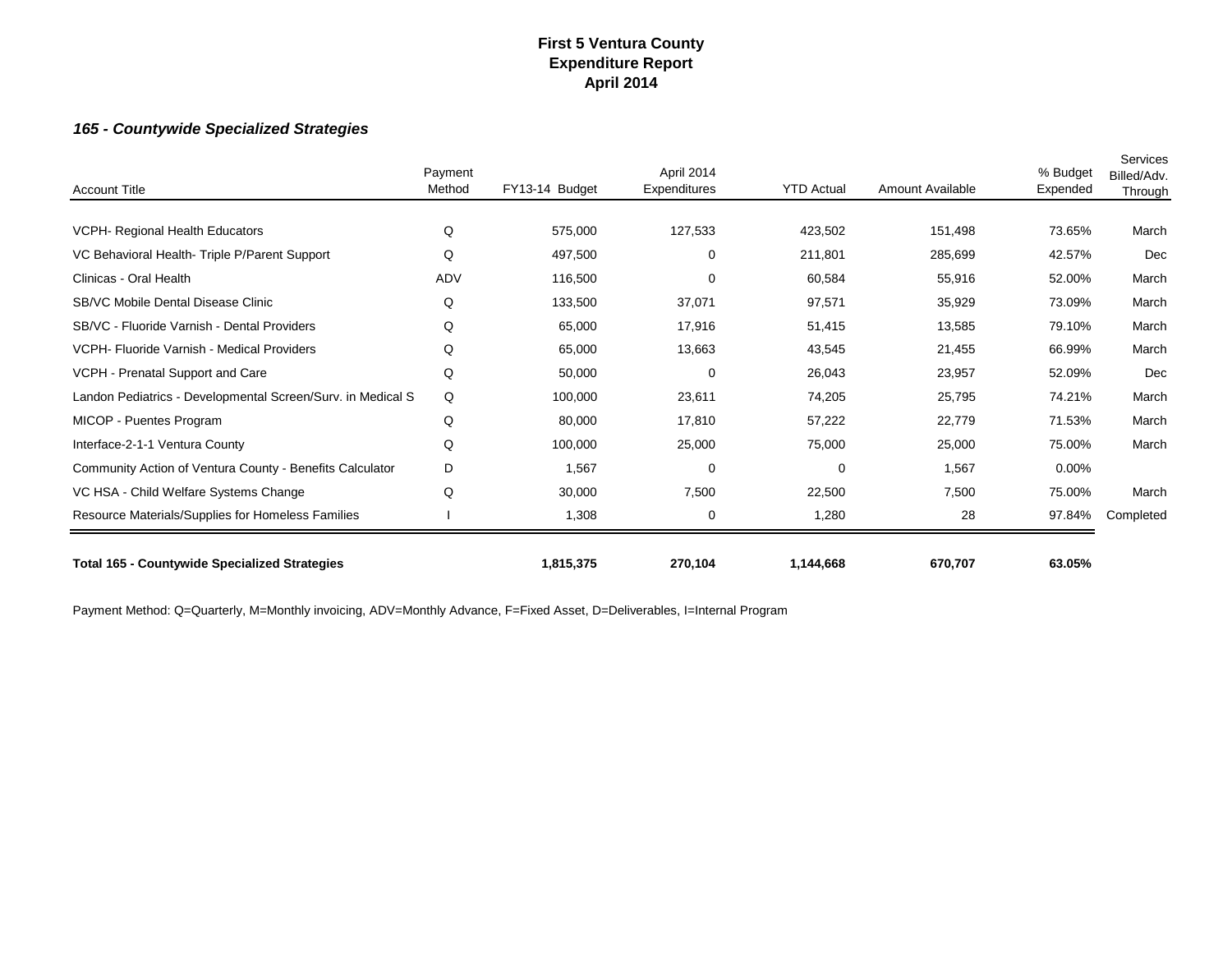#### *195 - Countywide Preschool Efforts*

| <b>Account Title</b>                                | Payment<br>Method | FY13-14 Budget | April 2014<br>Expenditures | <b>YTD Actual</b> | Amount Available | % Budget<br>Expended | Services<br>Billed/Adv.<br>Through |
|-----------------------------------------------------|-------------------|----------------|----------------------------|-------------------|------------------|----------------------|------------------------------------|
| VCOE - Quality Rating and Improvement System (QRIS) | Q                 | 1,920,883      | 0                          | 539,990           | ,380,893         | 28.11%               | Dec                                |
| F5VC - QRIS                                         |                   | 135,000        | 3,873                      | 34,582            | 100,418          | 25.62%               | Apr                                |
| <b>VCOE - CARES Plus</b>                            | Q                 | 475,791        | 49,256                     | 146,717           | 329,074          | 30.84%               | March*                             |
| F5VC - CARES Plus Coordination                      |                   | 17,000         | 1,267                      | 13,094            | 3,906            | 77.02%               | Apr                                |
| VUSD - Preschool Expansion                          | Q                 | 89,000         | 0                          | 18,266            | 70,734           | 20.52%               | Dec                                |
| CDI - Preschool Expansion                           | Q                 | 184,614        | 0                          | 54,175            | 130,439          | 29.34%               | Dec                                |
| El Centrito - Preschool Expansion                   | <b>ADV</b>        | 89,124         | 0                          | 66,843            | 22,281           | 75.00%               | Apr                                |
| <b>Total 195 - Countywide Preschool Efforts</b>     |                   | 2,911,412      | 54,397                     | 873,667           | 2,037,745        | 30.01%               |                                    |

Payment Method: Q=Quarterly, M=Monthly invoicing, ADV=Monthly Advance, F=Fixed Asset, D=Deliverables, I=Internal Program

\* Stipends, which represent the majority of costs, are paid at year-end. Program is on track.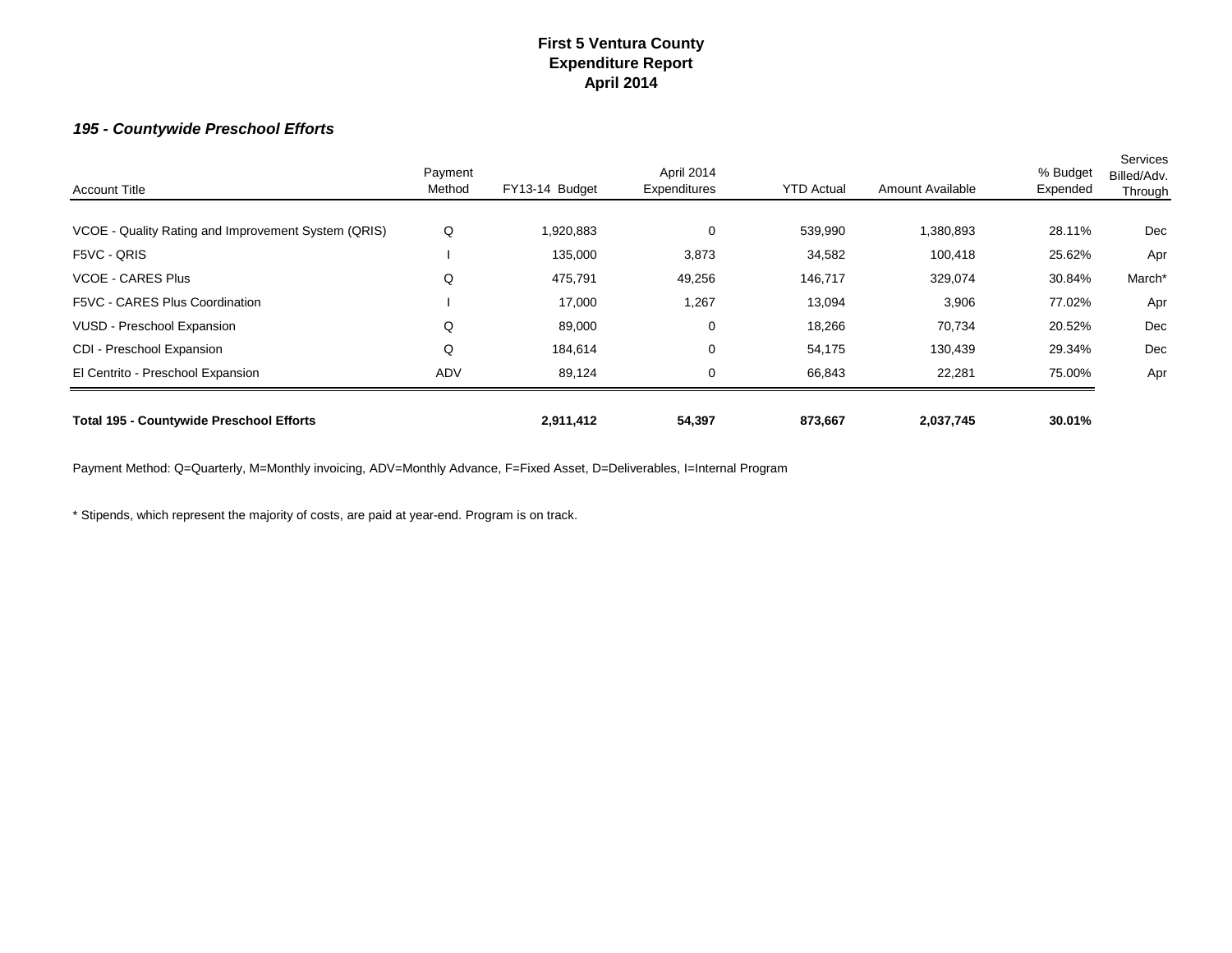## *250 - Neighborhoods for Learning*

| <b>Account Title</b>                   | Payment<br>Method | FY13-14 Budget | April 2014<br>Expenditures | <b>YTD Actual</b> | Amount Available | % Budget<br>Expended | Services<br>Billed/Adv.<br>Through |
|----------------------------------------|-------------------|----------------|----------------------------|-------------------|------------------|----------------------|------------------------------------|
|                                        |                   |                |                            |                   |                  |                      |                                    |
| Conejo Valley NfL                      | Q                 | 664,255        | $\mathbf 0$                | 273,600           | 390,655          | 41.19%               | Dec                                |
| Port Hueneme/ South Oxnard NfL         | ADV               | 745,985        | 0                          | 536,448           | 209,537          | 71.91%               | Apr                                |
| Moorpark-Simi Valley NfL               | ADV               | 1,045,385      | $\mathbf 0$                | 871,150           | 174,235          | 83.33%               | Apr                                |
| Oak Park NfL                           | Q                 | 65,096         | 36,946                     | 53,434            | 11,662           | 82.08%               | March                              |
| Ocean View NfL                         | ADV               | 311,440        | 0                          | 239,674           | 71,766           | 76.96%               | Apr                                |
| Ojai Valley NfL                        | ADV               | 200,365        | 0                          | 142,202           | 58,163           | 70.97%               | Apr                                |
| Oxnard NfL                             | ADV               | 1,467,855      | 0                          | 983,216           | 484,639          | 66.98%               | Apr                                |
| Pleasant Valley NfL                    | Q                 | 431,220        | 102,887                    | 307,302           | 123,918          | 71.26%               | March                              |
| Rio NfL                                | Q                 | 438,990        | $\mathbf 0$                | 138,005           | 300,985          | 31.44%               | Dec                                |
| Santa Clara Valley NfL                 | ADV               | 599,540        | 0                          | 422,569           | 176,971          | 70.48%               | Apr                                |
| Ventura NfL                            | Q                 | 810,174        | 192,303                    | 552,063           | 258,111          | 68.14%               | March                              |
| Total 250 - Neighborhoods for Learning |                   | 6,780,305      | 332,136                    | 4,519,663         | 2,260,642        | 66.66%               |                                    |

Payment Method: Q=Quarterly, M=Monthly invoicing, ADV=Monthly Advance, F=Fixed Asset, D=Deliverables, I=Internal Program